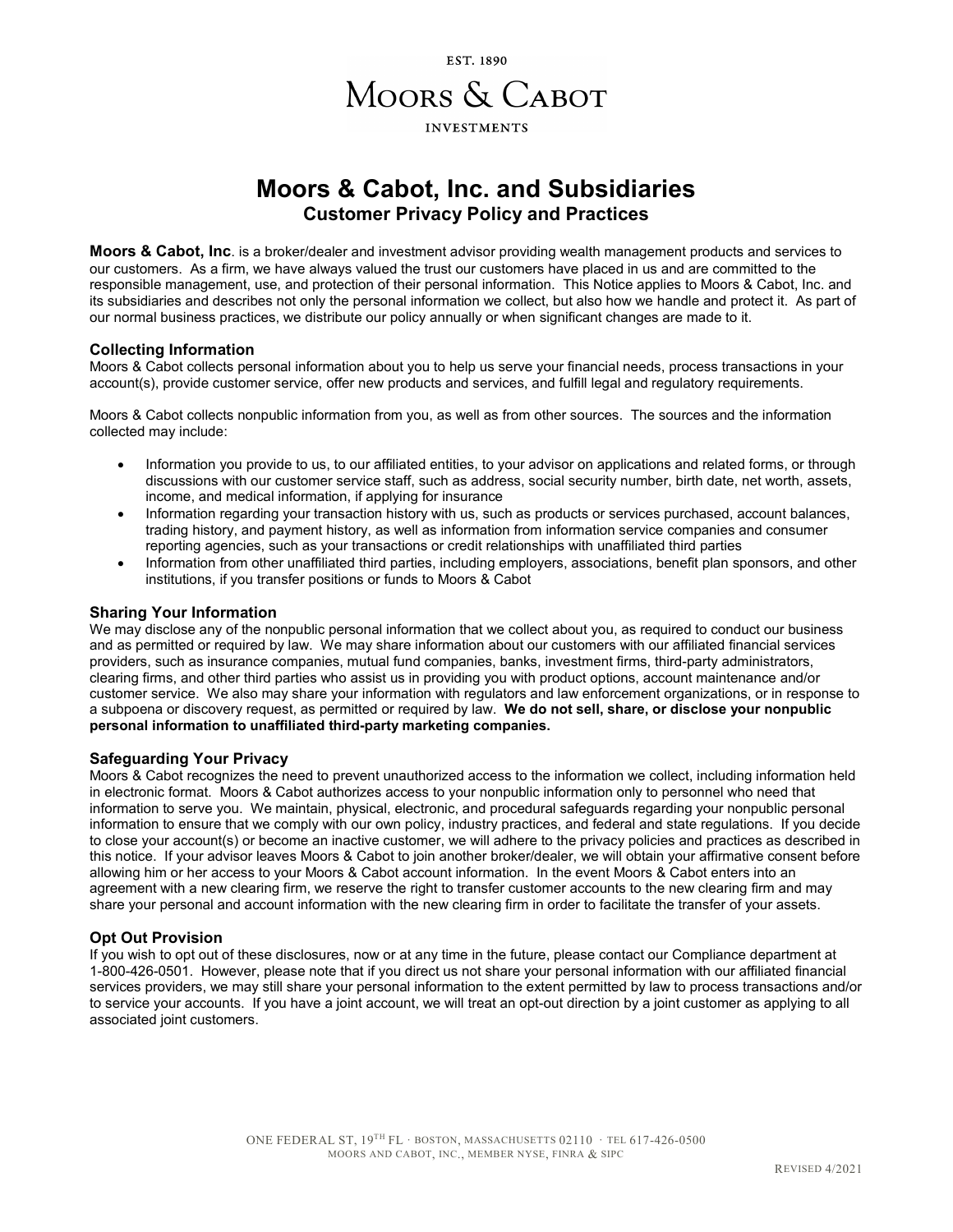# **SPECIAL NOTICE TO RESIDENTS OF MASSACHUSETTS**

*The following section supplements our Policy with respect to our individual clients who have a Massachusetts address and supersedes anything to the contrary in the above Policy with respect to those clients only.*

The state of Massachusetts requires financial institutions to obtain your consent prior to sharing personal information that they collect about you with nonaffiliated third parties, or eligibility information with affiliated companies, other than in certain limited circumstances. Except as permitted by law, we will not share personal information we collect about you with nonaffiliated third parties, or eligibility information with affiliated companies, unless you provide us with your written consent to share such information.

### **SPECIAL NOTICE TO RESIDENTS OF VERMONT**

*The following section supplements our Policy with respect to our individual clients who have a Vermont address and supersedes anything to the contrary in the above Policy with respect to those clients only.*

The state of Vermont requires financial institutions to obtain your consent prior to sharing personal information that they collect about you with nonaffiliated third parties, or eligibility information with affiliated companies, other than in certain limited circumstances. Except as permitted by law, we will not share personal information we collect about you with nonaffiliated third parties, or eligibility information with affiliated companies, unless you provide us with your written consent to share such information.

# **SPECIAL NOTICE TO RESIDENTS OF CALIFORNIA**

*The following section supplements our Policy with respect to our individual clients who have a California address and supersedes anything to the contrary in the above Policy with respect to those clients only.*

In response to a California law, if your account has a California home address, your personal information will not be disclosed to nonaffiliated third parties except as permitted by applicable California law, and we will limit sharing such personal information with our affiliates to comply with California privacy laws that apply to us.

We reserve the right to modify or supplement this Privacy Policy at any time. Therefore, we recommend that you review this Privacy Policy, updated and posted on our website, www.moorscabot.com, regularly for changes. The Revised Date of this Privacy Policy, as stated above, indicates the last time this Privacy Policy was revised.

### **Questions**

If you have any questions after reading this privacy policy, we encourage you to contact your registered representative or to write to Privacy Management, c/o Compliance Department, Moors & Cabot, Inc., One Federal St, 19<sup>th</sup> Fl, Boston, MA 02110.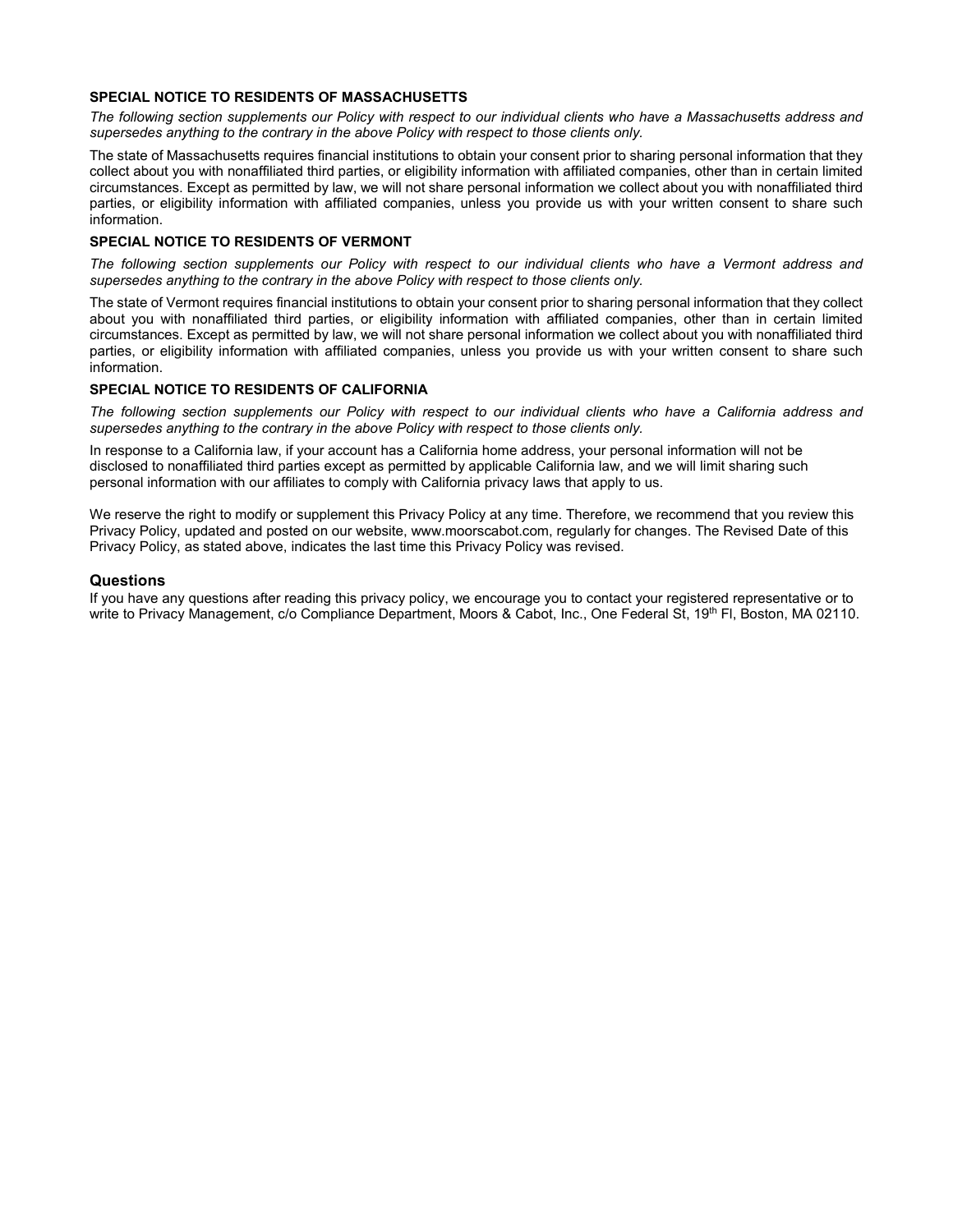# **Business Continuity Plan (BCP) Summary**

# **Firm Policy**

Moors & Cabot Inc mission is to provide our customers with appropriate products and services to facilitate their investment strategies. Our strategy is to manage an approved corporate-wide Business Process Continuity Program to maintain the policy and standards while providing a comprehensive implementation process. A centralized Business Process Continuity Group is responsible for administering the program and ensuring all business units and subsidiaries comply.

Our method is to align the Continuity Planning staff with business area Continuity Planners. Working together, they ensure structure and consistency are maintained through the use of formal processes. The objective is to create, document, test and maintain business process continuity plans to recover critical systems and functions. At least annually, business units and technology departments test their plans to ensure that they are workable and in compliance and that staff are aware of their roles in a business interruption. A corporate communication and management process exists to ensure business functions resume quickly, thereby reducing financial risk.

The Business Process Continuity Program encompasses both technology and business continuity planning worldwide.

### **Significant Business Disruptions (SBDs)**

Our plan anticipates two kinds of SBDs, internal and external. Internal SBDs affect only our firm's ability to communicate and do business, such as a fire in our building. External SBDs prevent the operation of the securities markets or a number of firms, such as a terrorist attack, a city flood, or a wide-scale, regional disruption. Our response to an external SBD relies more heavily on other organizations and systems, especially on the capabilities of our clearing firm.

### **Pandemic Preparedness**

In light of current events involving H1N1 swine flu, the threat of a pandemic occurring has become very real, much like other various types of SBDs. As a result, regarding pandemics specifically, our plan addresses the top three most significant challenges likely to be faced during a pandemic: absenteeism, remote work arrangements and telecommunications disruptions. We also incorporate an activation of plan actions or protocol and Pandemic Contact Information for each state in which we have a branch office.

### **Business Description**

Our firm conducts business in equity, fixed income, and derivative securities. Our firm is an introducing firm and does not perform any type of clearing function for itself or others. Furthermore, we do not hold customer funds or securities. We accept and enter orders. All transactions are sent to our clearing firm, RBC Correspondent Services<sup>1</sup>, which executes our orders, compares them, allocates them, clears and settles them. Our clearing firm also maintains our customers' accounts, can grant customers access to them, and delivers funds and securities. Our firm services retail customers and institutional customers.

# **Customers' Access to Funds and Securities**

Our firm does not maintain custody of customers' funds or securities, which are maintained at our clearing firm, RBC Correspondent Services. In the event of an internal or external SBD, if telephone service is available, our registered persons will take customer orders or instructions and contact our clearing firm on their behalf. If our Web access is available, our firm will post on our website[: www.moorscabot.com](http://www.moorscabot.com/) information on how customers may contact us and access their funds and securities.

If SIPC determines that we are unable to meet our obligations to our customers or if our liabilities exceed our assets in violation of Securities Exchange Act Rule 15c3-1, SIPC may seek to appoint a trustee to disburse our assets to customers. We will assist SIPC and the trustee by providing our books and records identifying customer accounts subject to SIPC regulation.

### **Data Back-Up and Recovery**

Moors & Cabot Inc. employs several technologies for data backups. The method used is determined by the recovery requirements of the application.

As a firm, Moors & Cabot Inc. relies on RBC Correspondent Services for major primary computer facilities located in geographically diverse areas nation-wide. Moors & Cabot Inc. is effectively positioned to counter an event that would render one of our primary computers processing facility substantially or entirely disabled. The corporation has prepared not only for full Data Center relocation, but also for Intra Data Center recovery.